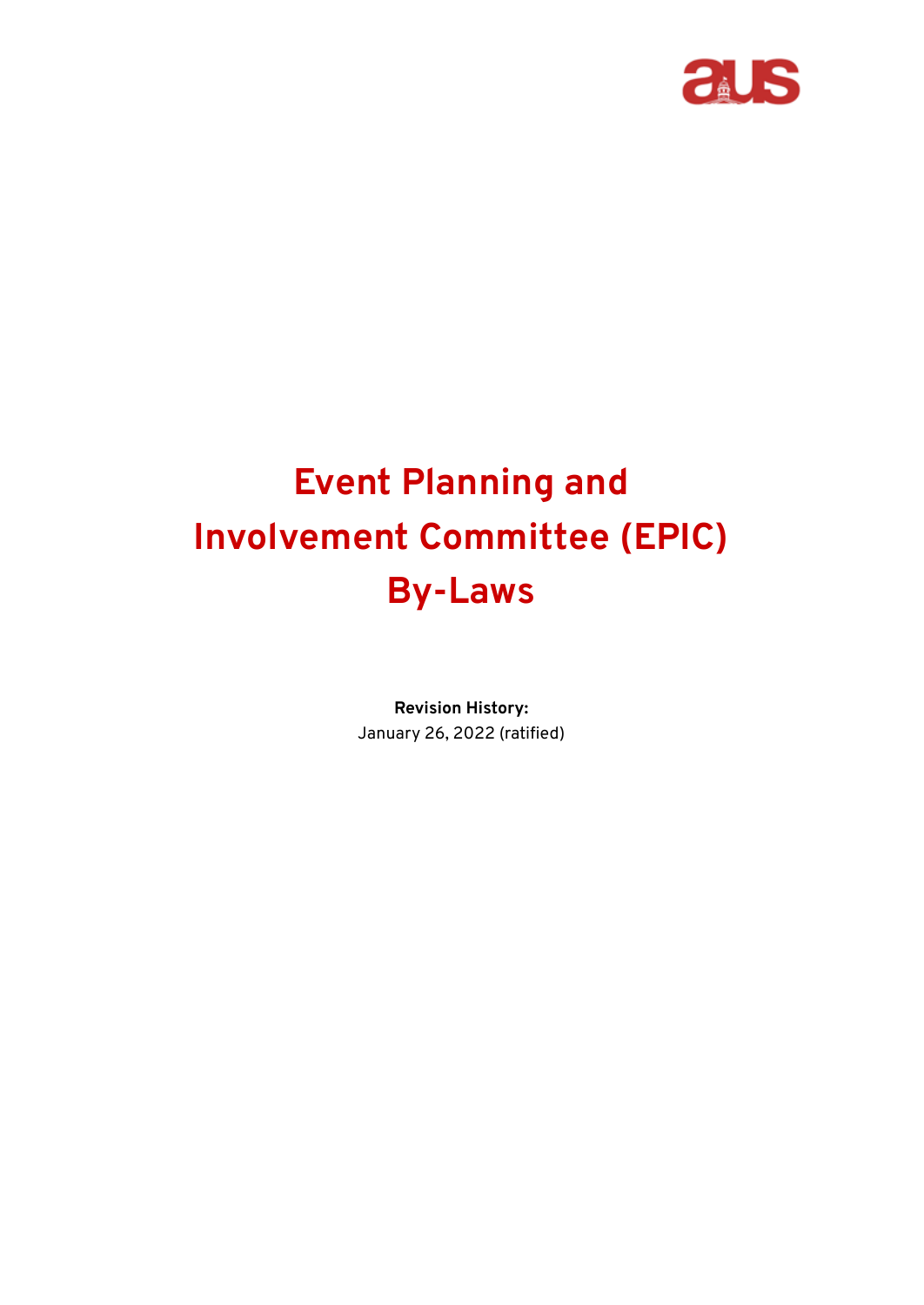

## **ARTICLE 1 – PREAMBLE AND BACKGROUND**

- 1.1 The Vice-President Social drafted legislation that would govern the Event Planning and Involvement Committee, herein referred to as EPIC, a committee that plans and executes social events for undergraduate arts students.
- 1.2 EPIC is an entity of the Arts Undergraduate Society (AUS) and shall be governed by these by-laws, as well as the Constitution and by-laws of the Arts Undergraduate Society.

## **ARTICLE 2 – POLICY STATEMENT AND MANDATE**

2.1 In accordance with the AUS Constitution, the AUS has a responsibility to plan social events throughout the academic year that are inclusive, accessible, and sustainable. This Policy works to institutionalize the operations of EPIC and also to create a comprehensive guideline for the continuity, transparency, and efficiency of EPIC.

## **ARTICLE 3 – DEFINITIONS AND MEMBERSHIP**

- 3.1 EPIC Staff: Students selected to assist with the logistical implementation of EPIC events and staff events;
- 3.2 EPIC Co-Chairs: Two individuals (who preferably have previous experience with EPIC), who are designated to be the head of EPIC, and who assist the VP Social in organizing the other coordinators;
- 3.3 EPIC Coordinators: Individuals with event planning, coordination, or other relevant experience hired by the Vice-President Social to sit on EPIC and assist with ideas and planning, implementation, and coordination for all aspects of EPIC events. The Coordinator positions vary by title, each taking on different aspects of the event and overseeing certain areas of its operation;
	- 3.3.1 The EPIC Coordinator positions are as follows: Sponsorship (2), Programming (2), Personnel, Inclusivity & Equity, Sustainability, Media & Communications (1 or 2)
- 3.4 EPIC Consultants: Individuals with previous EPIC experience that may no longer be able to commit to the time commitments of being a General Coordinator. Their job is to assist the VP Social and the portfolios that they have expertise in;
- 3.5 EPIC (Event Planning and Involvement Committee): Made up of the EPIC Coordinators, EPIC Co-Chairs, and the VP Social whose responsibilities include, but are not limited to: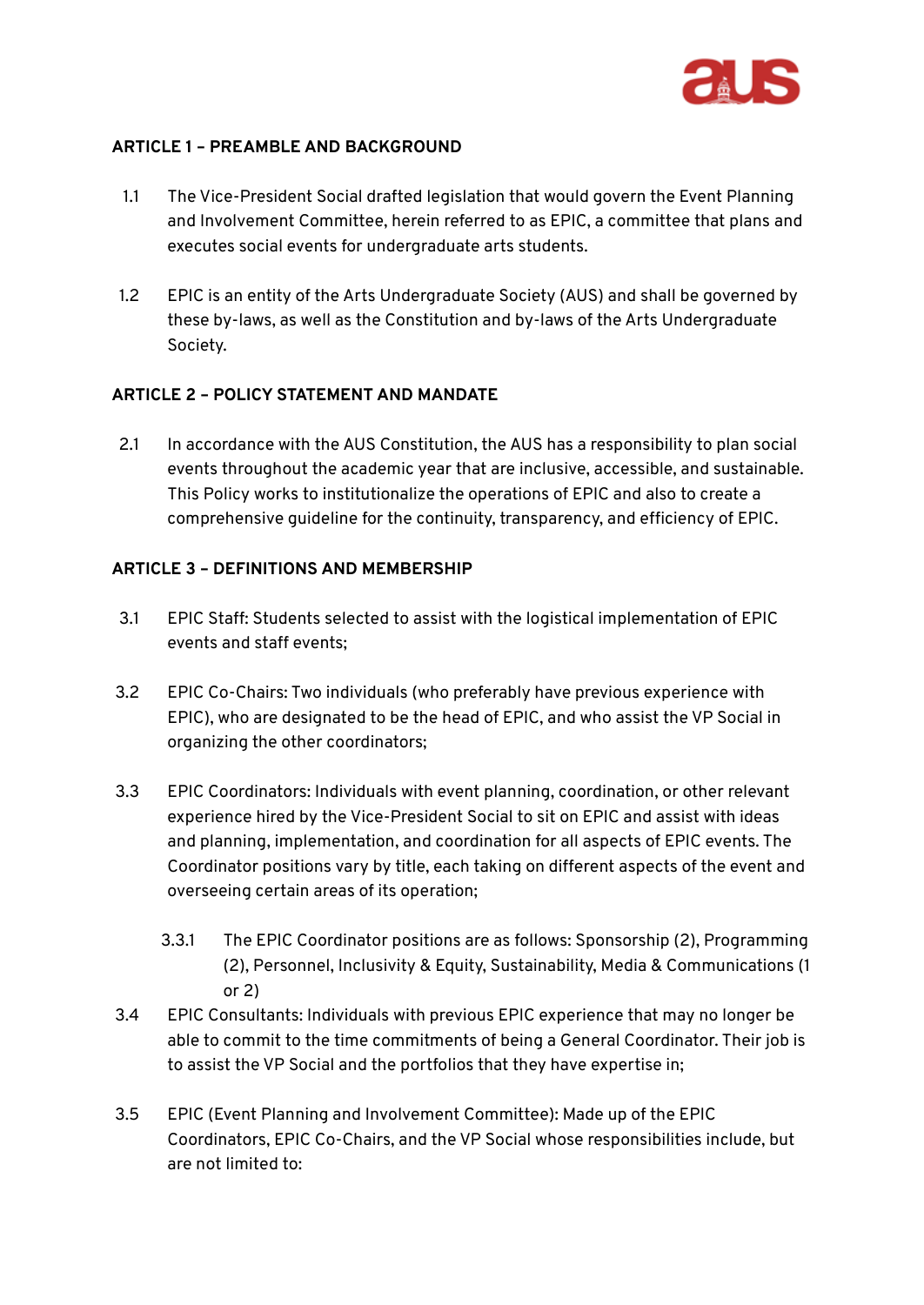

- 3.5.1 Planning a clear vision for the operational direction of EPIC events; upholding the principles of inclusivity, safety, and ensuring adherence to the AUS Constitution;
- 3.5.2 Hiring and training EPIC Staff;
- 3.5.3 Liaising with external groups in the Montreal community;
- 3.6 Vice-President Social: The head of EPIC, whose responsibilities include, but are not limited to:
	- 3.6.1 Hiring and managing the Committee;
	- 3.6.2 Delegating tasks to its members throughout the year;
	- 3.6.3 Liaising between the Frosh Committee and the AUS Executive Committee;
	- 3.6.4 Being a representative figure on the AUS's behalf to the administration and Montreal community in matters relevant to EPIC;
- 3.7 Equity Commissioner: Arts Undergraduate Society Equity Commissioners shall aid EPIC and the Vice-President Social in creating accessible and equitable spaces during EPIC events;
- 3.8 Accessibility: The consideration of the obstacles that limit the participation and experience of persons planning and attending EPIC events. Planning and implementation should move towards universal design, which provides access for diverse needs and backgrounds, in terms of financial, social, and physical access;
- 3.9 AUS Executives: Body of elected AUS individuals that represent the Executive Committee that hold the Vice-President Social accountable for the planning and operational processes of planning EPIC events. The AUS Executive Committee is also responsible for representing and promoting the AUS during EPIC events.

#### **ARTICLE 4 – HIRING AND TRAINING PROCESS**

- 4.1 Hiring: The hiring of the AUS Frosh Committee will be conducted by an interview panel that includes:
	- 4.1.1 The Vice President Social;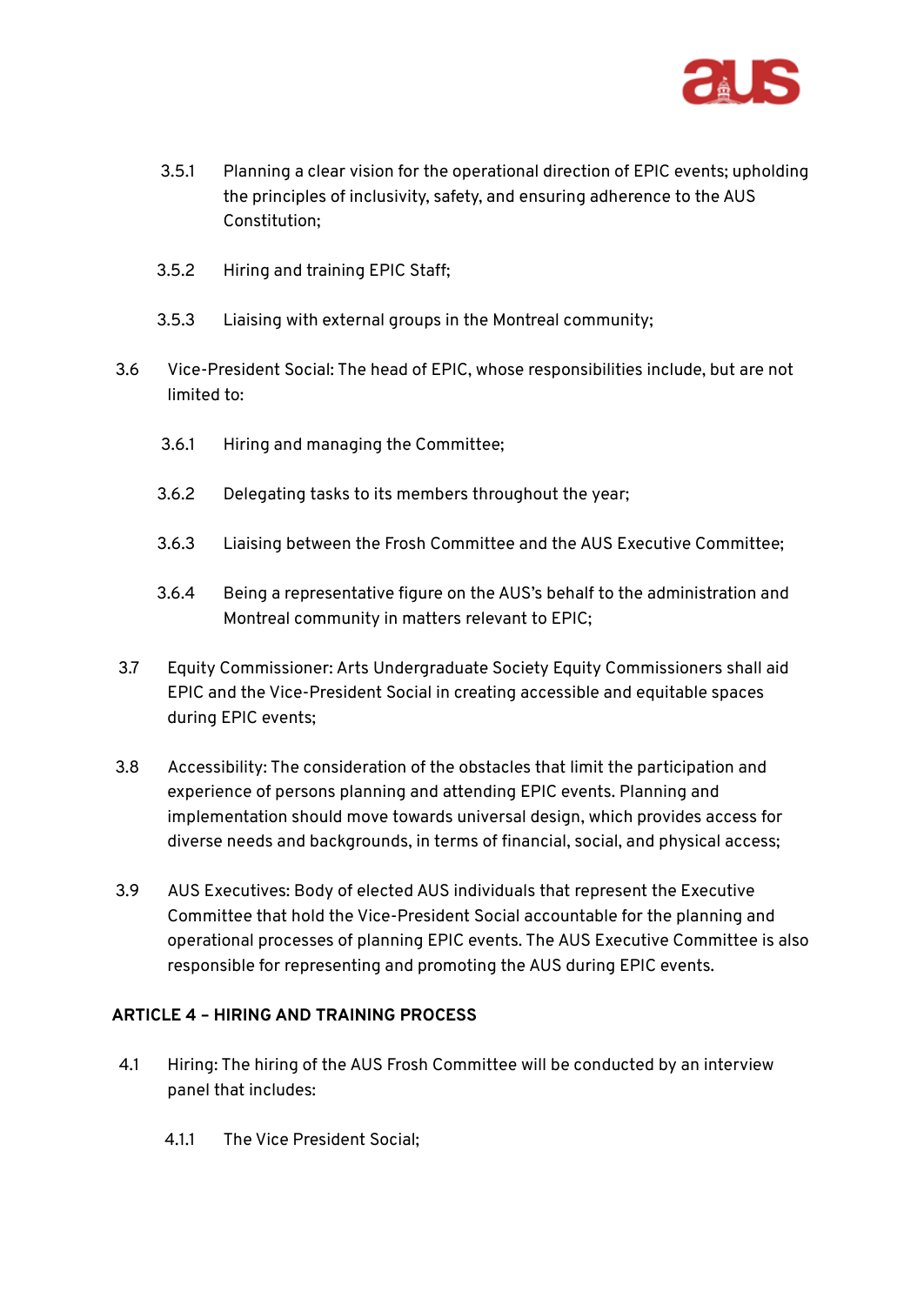

- 4.1.2 Representation from the AUS Equity Committee (or alternatively interview recordings that can be provided to AUS Equity);
- 4.1.3 For General Coordinator interviews, both Co-Chairs will be present;
- 4.2 Co-Chairs are to be hired first, followed by General Coordinators;
- 4.3 EPIC members will receive AUS equity training following their hiring;
- 4.4 Eligibility: Current students are eligible to apply for EPIC. Priority will be given to Arts and Arts and Science students, but students from other Faculties are eligible for consideration;

## **ARTICLE 5 – LIAISON AND OPERATIONS**

- 5.1 In accordance with the AUS Equity Policy, there will be at least one member of EPIC that is responsible for assisting the Vice-President Social with ensuring the adherence to the Equity Policy and maintaining sustainable practices during EPIC activities.
	- 5.1.1 This individual will also be responsible for liaising directly with the Equity Committee during the planning period.
- 5.2 To be eligible to participate in EPIC events, preference will be given to individuals who are members of the AUS, have satisfactory academic standing, and not under investigation for violating the student code of conduct.

#### **ARTICLE 6 – FINANCES**

6.1 The AUS Vice-President Social is responsible for working with the AUS Vice-President Finance and the EPIC Co-Chairs to create a comprehensive budget for EPIC. The first draft of the budget will be completed with the VP Social's budget for the academic year in late September.

#### **ARTICLE 7 – INSTITUTIONAL MEMORY**

7.1 All Coordinators are required to submit exit reports to the VP Social by May 31 following the close of the academic year. Coordinators must pass on email account log-in information in this exit report.